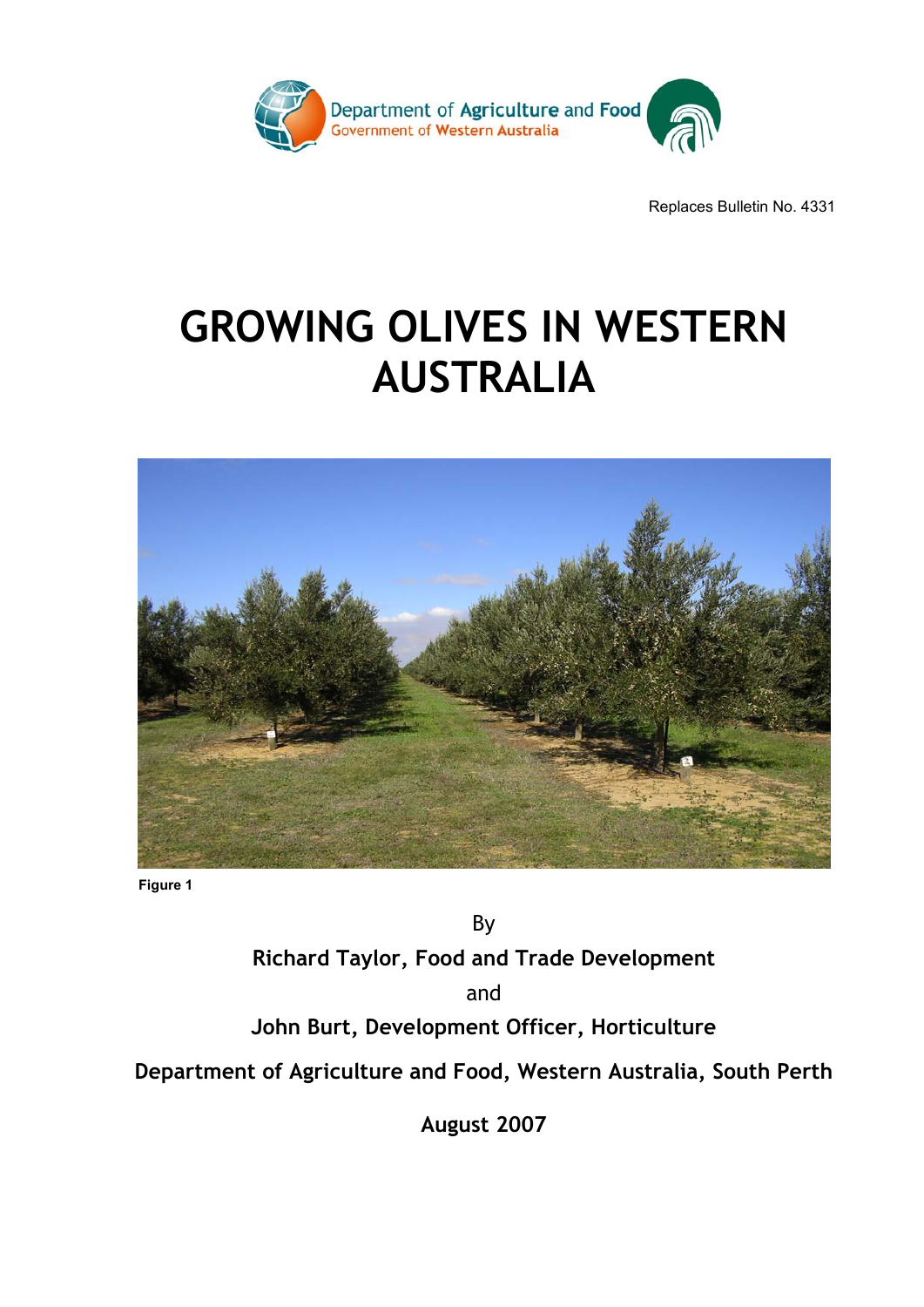#### **DISCLAIMER**

The Chief Executive Officer of the Department of Agriculture and Food and the State of Western Australia accept no liability whatsoever by reason of negligence or otherwise arising from the use or release of this information or any part of it.

© State of Western Australia, 2007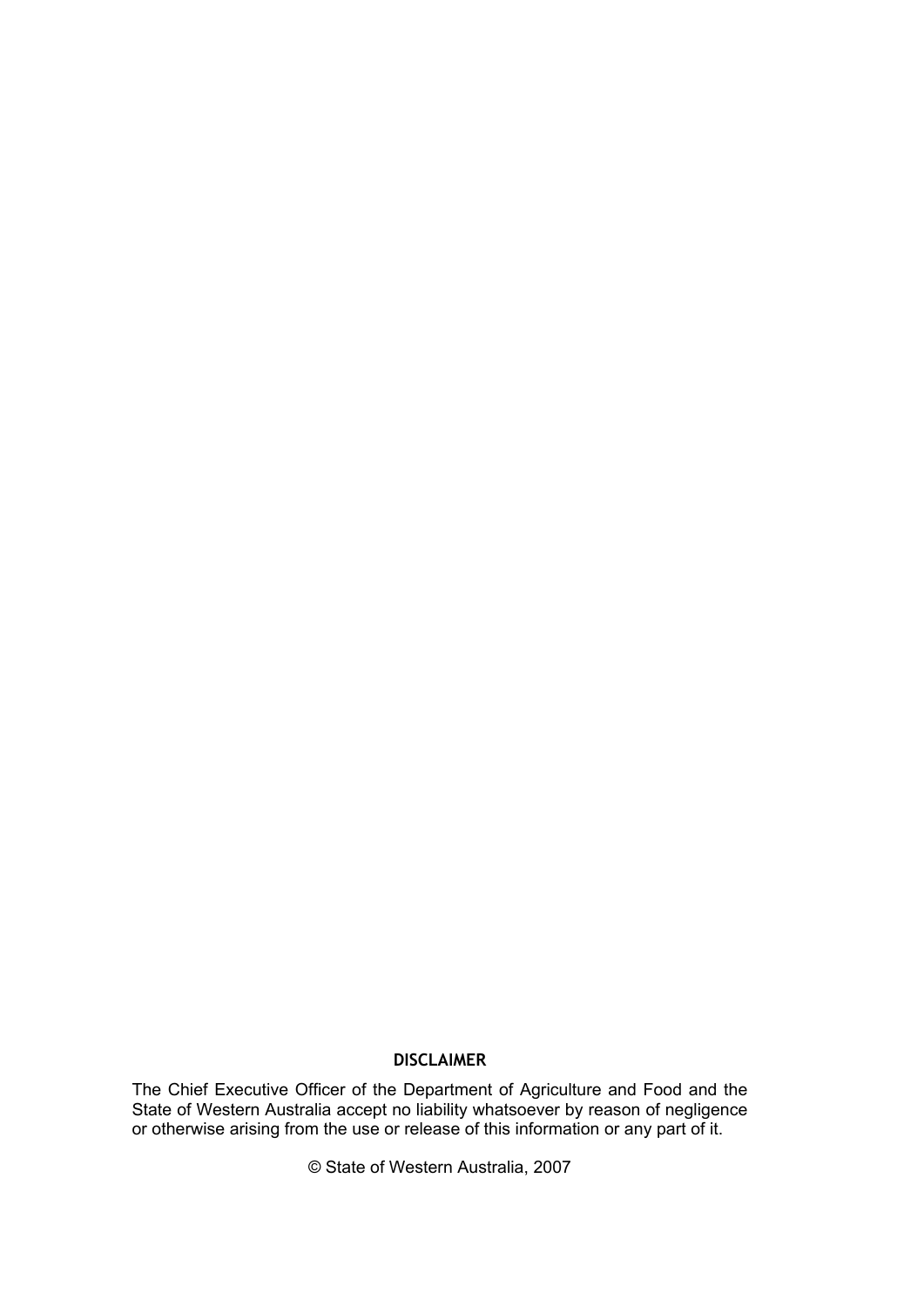# TABLE OF CONTENTS

# **Pages**

|                                                                                                                                                                                                                                | 1              |
|--------------------------------------------------------------------------------------------------------------------------------------------------------------------------------------------------------------------------------|----------------|
|                                                                                                                                                                                                                                | $1 - 2$        |
|                                                                                                                                                                                                                                | 2              |
|                                                                                                                                                                                                                                | $\overline{2}$ |
|                                                                                                                                                                                                                                | $2 - 3$        |
|                                                                                                                                                                                                                                | $3 - 4$        |
|                                                                                                                                                                                                                                | $4 - 5$        |
|                                                                                                                                                                                                                                | 5              |
|                                                                                                                                                                                                                                | 6              |
|                                                                                                                                                                                                                                | 7              |
|                                                                                                                                                                                                                                | 7-9            |
|                                                                                                                                                                                                                                | 9              |
|                                                                                                                                                                                                                                | 10             |
|                                                                                                                                                                                                                                |                |
|                                                                                                                                                                                                                                | 11             |
|                                                                                                                                                                                                                                | $11 - 12$      |
|                                                                                                                                                                                                                                | $12 - 13$      |
|                                                                                                                                                                                                                                | 13             |
|                                                                                                                                                                                                                                | $13 - 15$      |
|                                                                                                                                                                                                                                | $15 - 16$      |
|                                                                                                                                                                                                                                | 16             |
|                                                                                                                                                                                                                                | 16             |
|                                                                                                                                                                                                                                | 16             |
|                                                                                                                                                                                                                                | 16             |
| Further information manufactured and the contract of the contract of the contract of the contract of the control of the contract of the contract of the contract of the contract of the contract of the contract of the contra | 17             |
|                                                                                                                                                                                                                                | 18             |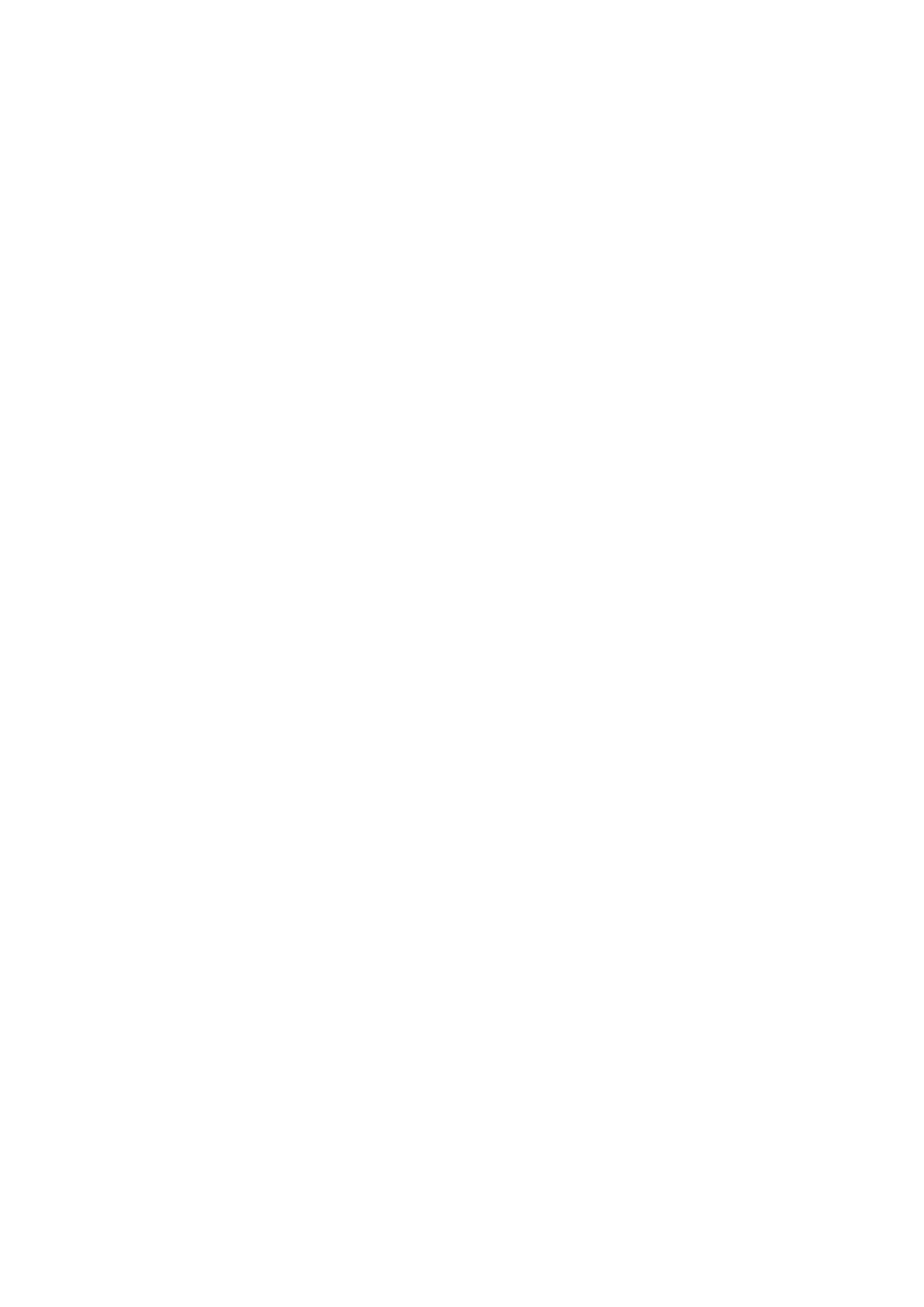# **General**

There are about 9 million hectares of olives in the world, with the largest areas in Spain, Italy, Greece and Tunisia. Olives are grown between the latitudes of 30° and 45° from the equator. In Australia, the main producing areas are between latitudes 31° and 38°S. Production in Western Australia ranges from Chapman Valley, Northampton (29.5°S), to Albany (34.5°S). Olive production has increased markedly in Australia in the past ten years with a large increase in managed investment scheme olive groves. The Moore River region of the Shire of Gingin accounts for over 70 per cent of olive trees and production in Western Australia. Large groves are also established at Frankland and West Beverley. Smaller groves have been planted in areas such as Geraldton, Margaret River, Peel, Warren and York.

About 90 per cent of olives in the world are grown for oil production and 10 per cent are grown for table olives. Imports into Australia are about 33,000 t of olive oil per year and 14,000 t of table fruit. The main sources of imports are Spain and Italy. A large proportion of imported oil is refined oils sold as light or extra light olive oil. Production in Western Australia in 2006 was about 1,400 t of oil from 8,000 t of olives and 80 t of table olives. Table varieties require more labour than olives grown for oil. There are now nearly 2 million olive trees in Western Australia and 10 million trees in Australia, comprising 38,000 ha, mostly in Victoria, NSW, and South Australia. The industry in Western Australia is dominated by six large groves, each with 100,000 to 260,000 trees. Most growers in Western Australia have 500 to 5,000 trees. A production of 8,000 t of oil is expected from Western Australia by 2012.

Interest in organic olive production is increasing and one company is establishing organic groves at Preston Valley, Beverley and Gingin.

### **History**

The cultivated olive (*Olea europea*) was introduced to Australia around 1805. At first, there was little commercial interest due to the predominantly English population using the ample supplies of animal fats. However, following World War II, the large number of immigrants from Mediterranean countries resulted in an increased interest in olives and olive oil and demand rose dramatically.

The area of olive plantings began to expand from 1946, especially in South Australia and Victoria. Expansion continued until 1958-59 when over 3,000 ha of olive groves were grown in Australia. Plantings in Western Australia peaked at 29,000 trees in 1968. However, poor management techniques and the tree's natural tendency to bear every second year limited the profitability of olive growing in Australia.

When Government protection of the industry was reduced and finally removed in the late 1960s, the larger growers in Victoria switched from oil production to pickling olives. This proved an unfortunate decision as competition from cheap Mediterranean imports and high labour costs made olive production unprofitable for most growers. Despite efforts to improve management and yields, and increased mechanisation, even the largest holdings had difficulty in achieving economic returns.

Interest in olives was renewed in the late 1990s with research and industry initiatives now underway. The Australian consumer is becoming increasingly aware of the health benefits of olive oil. This contains mono-unsaturated fats and anti-oxidants, which are believed to link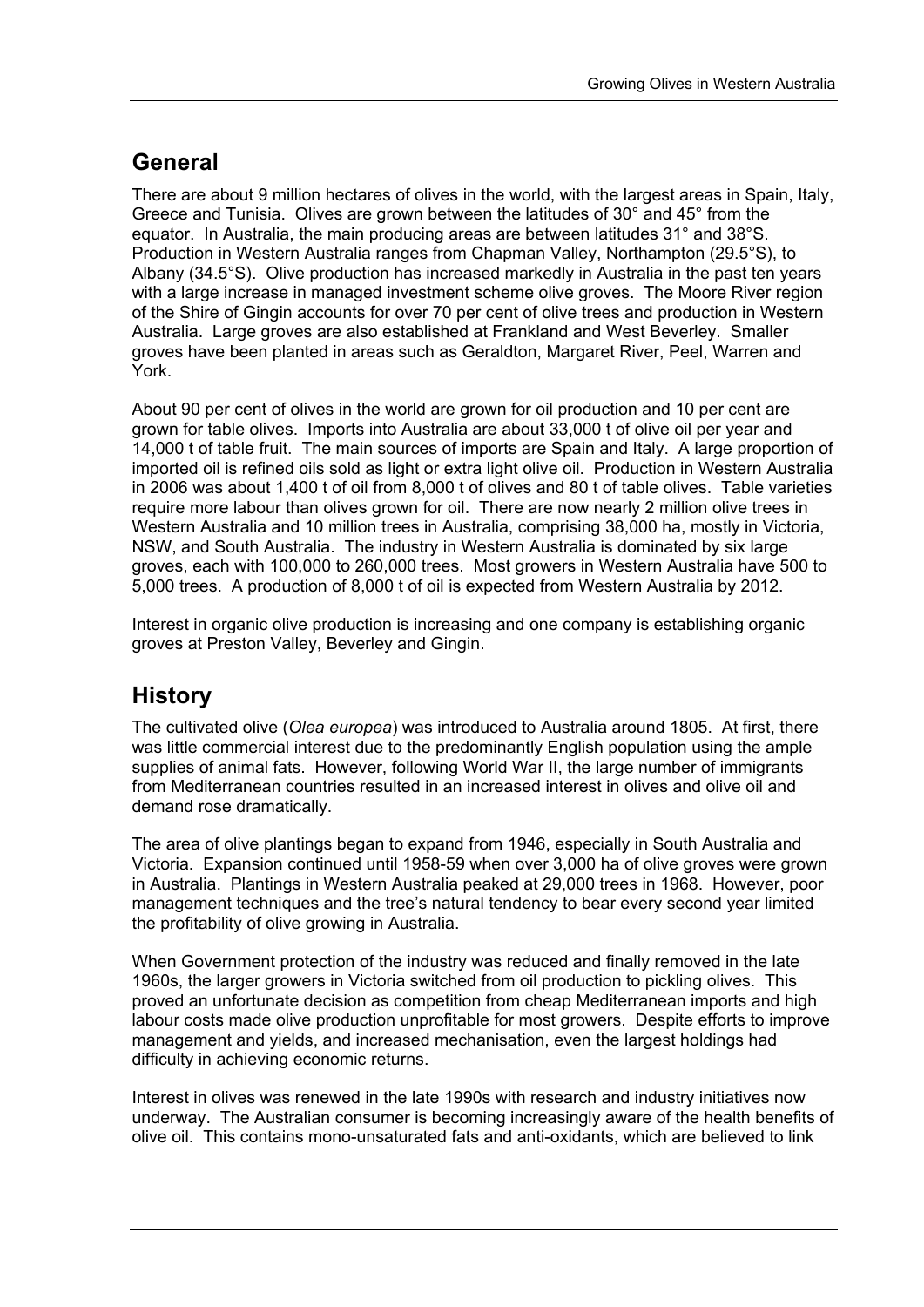the Mediterranean diet with one of the lowest cardio-vascular disease rates in the world. The per capita domestic consumption of oil in Australia is low compared with European countries. However, the demand for olive products in Australia is continually increasing.

# **Climate**

The olive grows best, with less disease, in regions with a Mediterranean type climate, which have cool winters with a warm dry summer and autumn. Rain in autumn lowers the oil yield. The optimum temperatures for growth are 15 to 34°C. The most unfavourable temperatures are above 40°C and below 5°C. However, young and established trees will withstand the light winter frosts experienced in Western Australia.

For good flower initiation and production, an average monthly minimum winter temperature of less than 10°C is required. However, this chilling requirement varies between varieties. The average minimum temperatures for the coldest month recorded at the nearest weather sites in each of the following districts is as follows: Albany (8.3°C), Beverley (5.1°C), Badgingarra (6.9°C), Frankland River (6.3°C), Geraldton airport (8.9°C), Moora (6.8°C) and York (3.4°C). Olives are not grown commercially in the Carnarvon area, where the minimum temperature of the coldest month is 10.5°C.

Areas with early or late frosts should be avoided. Early frosts cause the maturing fruit to shrivel and late frosts can damage the flowers and shoots in spring.

Strong easterly winds in spring and summer can drop flowers and fruits.

Although the olive is a hardy tree and possesses drought resistant qualities, the tree will not crop regularly or produce good yields without sufficient water. To achieve regular cropping, winter and spring rainfall or irrigation must provide adequate soil moisture for blossoming and fruit setting. In Western Australia, irrigation is required in the warmer months to increase fruit size and oil yield.

# **Soils**

The olive can be grown on a wide range of soils, but it favours well drained, slightly alkaline loams with a pH of 6.0 to 8.0 (by the water system of measurement). Good growth is achieved on sandy or gravelly loams. Heavy soils can be deep-ripped in the planting area to 60 cm deep before planting. If mechanical harvesters are to be used, a slope of less than 4 per cent is necessary. If the soils contain a high level of clay, they may be subject to waterlogging during heavy rains, in which case drainage can be improved by planting on small mounds.

For a commercial crop, it is advisable to seek professional advice on site selection, as the investment is long term. The assessment provides advice on soil structure, soil amendments, type of irrigation, suitability for the crop and management requirements.

### **Propagation**

Most varieties are propagated from cuttings of one year old wood struck in potting mixture, using misting, bottom heat and dipping in IBA hormone for two to five seconds. Propagation from cuttings is less labour intensive than grafting so tree costs are lower, but some varieties such as Kalamata must be grafted. Trees can be purchased from local or Eastern States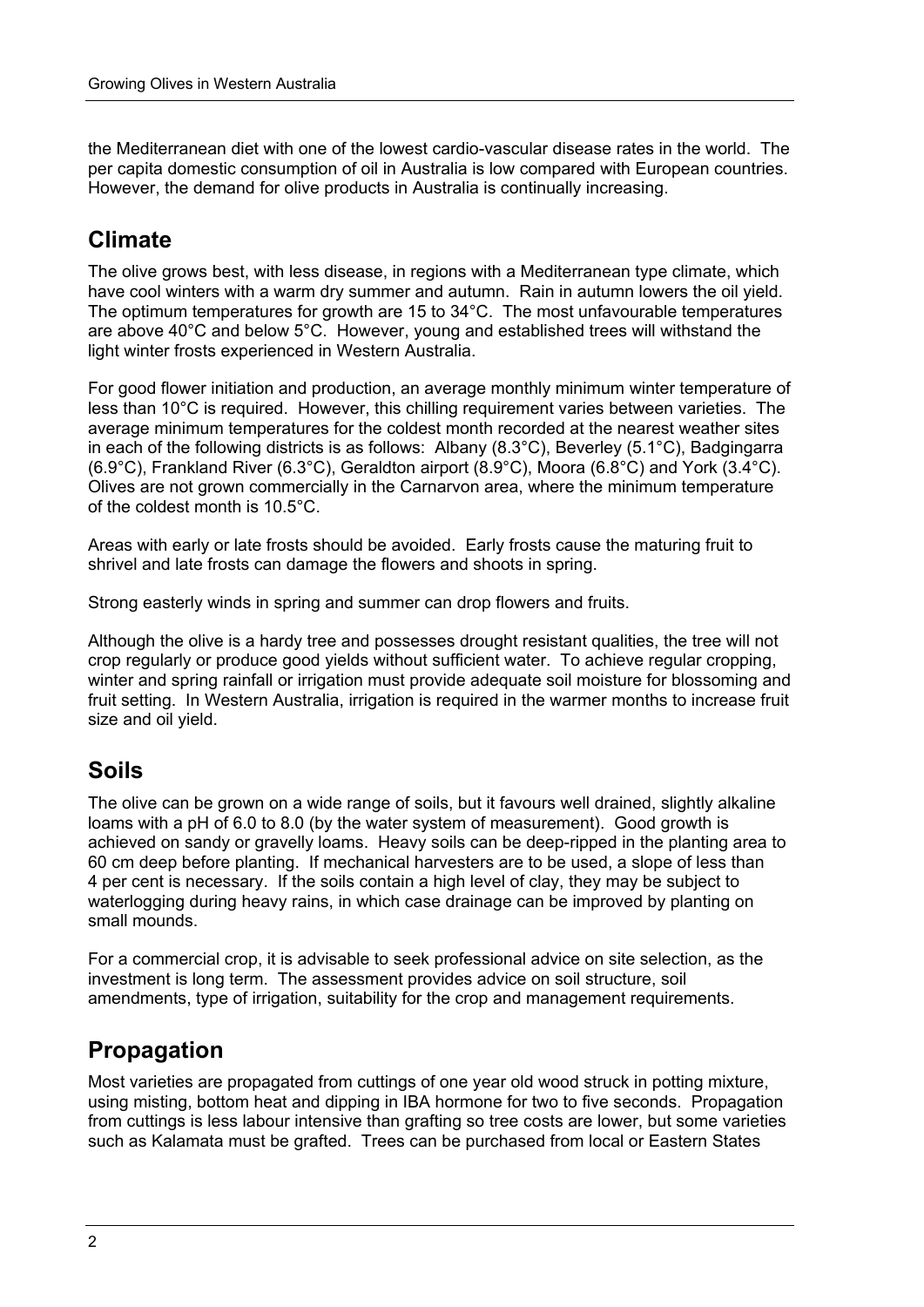nurseries. Purchasers should demand trees with good health to ensure good growth and freedom from pests and diseases, as Western Australia does not have some of the pests and diseases occurring in other states.

# **Planting**

To allow easy planting, cultivate along the ripped tree rows before planting. Having marked out the tree sites on the prepared ground, spread about 1 kg of superphosphate copper zinc over a 1.5 by 1.5 m area at each tree position and cultivate to incorporate. A good quality compost at 10 L per hole can be applied and worked into the planting hole of young trees, especially trees which are being grown organically.

Acidic soils (below pH of 5.5 by the water system of measurement) can be amended with applications of lime around each planting site, or along the tree line, and mixed in.

Plant the trees the same depth as the mark on the trunk shows it was planted in the nursery. Remove any seriously damaged portion of roots, but disturb the roots as little as possible. Pots can be dipped in a bucket of water before planting to remove any air around the roots.

Work the soil around the tree roots. Do not totally fill the hole, and leave a depression for watering. Fill this with water and tamp in the soil. A little more soil may be needed if there is considerable subsidence.

It is usually advisable to stake the young trees, such that the tree can move with the wind to some degree. Support the trees with a 1.2 m stake and tie the plant with a cloth tie that does not cut the trunk or branches close to it.

Mulching around the young trees with a coarse compost is beneficial, especially on sandy soils and for the first two years after planting .



Figure 2 shows a field planting 18 months old.

**Figure 2.**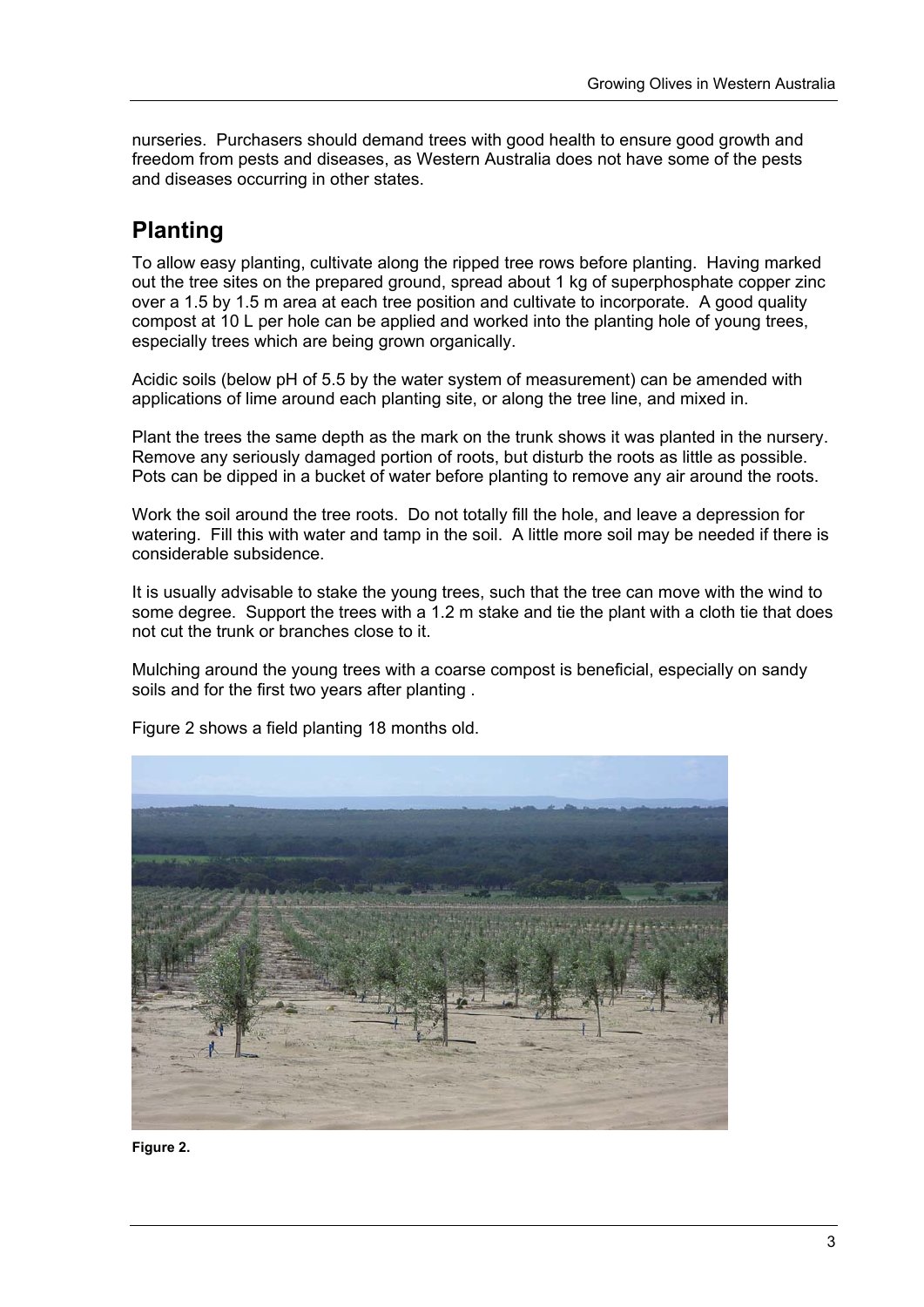The best time to plant is in the cooler months, especially April and May, and September. Do not shade the trees.

The best orientation is to plant the rows north, south.

The stem can be painted with a water based or plastic paint to protect from sun-burn.

A cover crop such as lupins or subterranean clover can be grown between the rows during winter.

Plastic sleeves can be used on young trees against sun damage, rabbits and for better use of contact herbicides. However, sleeves can damage the trees during high temperatures in summer.

Trellises are sometimes used to support the trees particularly in large groves aiming for mechanised harvesting and removed about four years after planting.

In home gardens, old trees up to 40 years old can be transplanted successfully.

Where trees are not mechanically harvested the number of trees per hectare is usually 250 to 300. In this case, trees are normally spaced 6 to 8 m apart between the rows and 5 m apart within the rows. Trees that are too shaded will produce lower yields. The tree spacing is also determined by water availability and proposed method of harvesting.

Mechanically harvested trees need a closer spacing (5 to 7 m rows, with trees 3 to 5 m apart in the rows) and there may be 400 to 500 trees per hectare. However, adequate room for harvester movement must be left between and at the end of the rows. These trees need good pruning to increase light and to maintain the correct shape for mechanical harvesting. If harvesters are not used, leave room for firebreaks (contact the local Shire).

Where trees are used as windbreaks, the spacing between trees can be reduced to 3 m, but this can reduce individual tree yields.

# **Varieties**

Different olive varieties are grown for oil and table use (pickling). Some varieties can be used for both purposes. The requirements for oil production are consistent yield and high oil content, level of free fatty acids and good oil flavour. Fruit size is relatively unimportant. Varieties such as Arbequina, Barnea, Coratina, Corregiola, Frantoio, Koroneiki, Leccino and Picual are commonly planted in modern commercial olive groves in Australia.

The industry is continually assessing which variety produces olive oil that meets market requirements in terms of taste and other quality aspects. Climate and soils as well as management, particularly irrigation, have an effect on quality and yield. The National Olive Assessment Report (RIRDC publication 05/155) provides useful information on varieties.

For marketing and management reasons (increased pollination and varietal diversification), some growers prefer to include a number of varieties in new plantings. New varieties are regularly introduced, especially by companies with overseas experience.

A good table olive variety needs firm good textured flesh and a high flesh to pit ratio  $(> 6:1)$ . Consistent yields and good fruit size are considered important but some small olives with small pits sell well as pickled olives.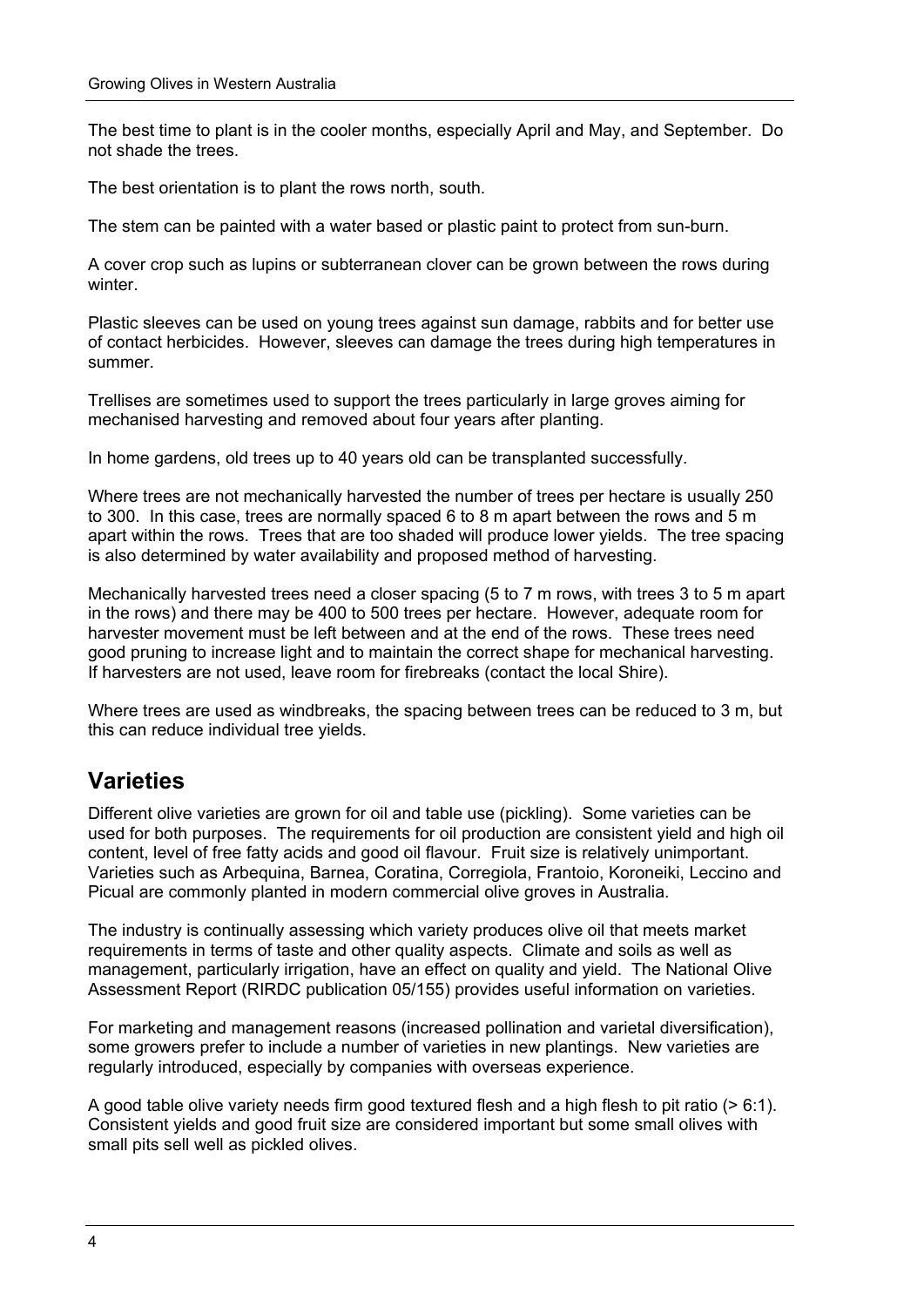Varieties such as Barouni, Kalamata, Manzanillo, Picholine, UC13A6 and Volos are known for their excellent textures and flavours when processed as table olives.

### **Oil varieties**

### **Arbequina**

One of the main varieties planted in Spain. Low vigour and medium to dense canopy, suited to intensive plantings. This variety produces high yields of high quality oil. Small fruit size ripens early to mid-season.

### **Barnea**

Originated in Israel, vigorous tree with erect canopy, suited to mechanical harvesting. This variety has a medium to high oil content, suitable for blending. Medium sized fruit can also be pickled, ripens mid-season. Pollinators are Picual, Manzanillo and Picholine.

#### **Frantoio** (also known as Corregiolo or Paragon)

This variety is originally from Tuscany and is now extensively planted over the Mediterranean basin and other parts of the world. The tree is of medium vigour with slender fruit branches and ripens mid/late-season. The fruit are small to medium in size at harvest and vary from green to pale yellow, pinkish and purple. The variety is self pollinating and highly productive, even in adverse conditions. It yields best in colder, southern regions. The oil quality is excellent and it yields about 23 to 28 per cent.

#### **Mission**

Most Mission trees in Western Australia are from a local selection from the olive grove at the New Norcia Monastery, Western Australia. This variety is similar to Frantoio. The fruit are small and have an extended harvesting period, which can be beneficial. Only a small proportion of the fruit become fully black, the colouration varying from light green to pinkish yellow through to purple.

The tree produces well in coastal as well as inland areas, is self pollinating and well suited for use as a windbreak. The oil content is high (23 to 25 per cent) and has good quality.

### **Pendolino** (Nevadillo)

A high quality oil variety with an oil content of 22 per cent. An excellent pollinator, with a low to medium vigour and a pronounced weeping habit. The fruit are small and purplish black at maturity.

### **Picual**

This is a Spanish variety, which is widely planted in large Australian groves and is producing well in areas north of Perth. It has medium vigour with dense canopy and ripens early in the season. Trees produce high yields of good quality oil with high stability, which makes it suitable for blending with oils of low stability.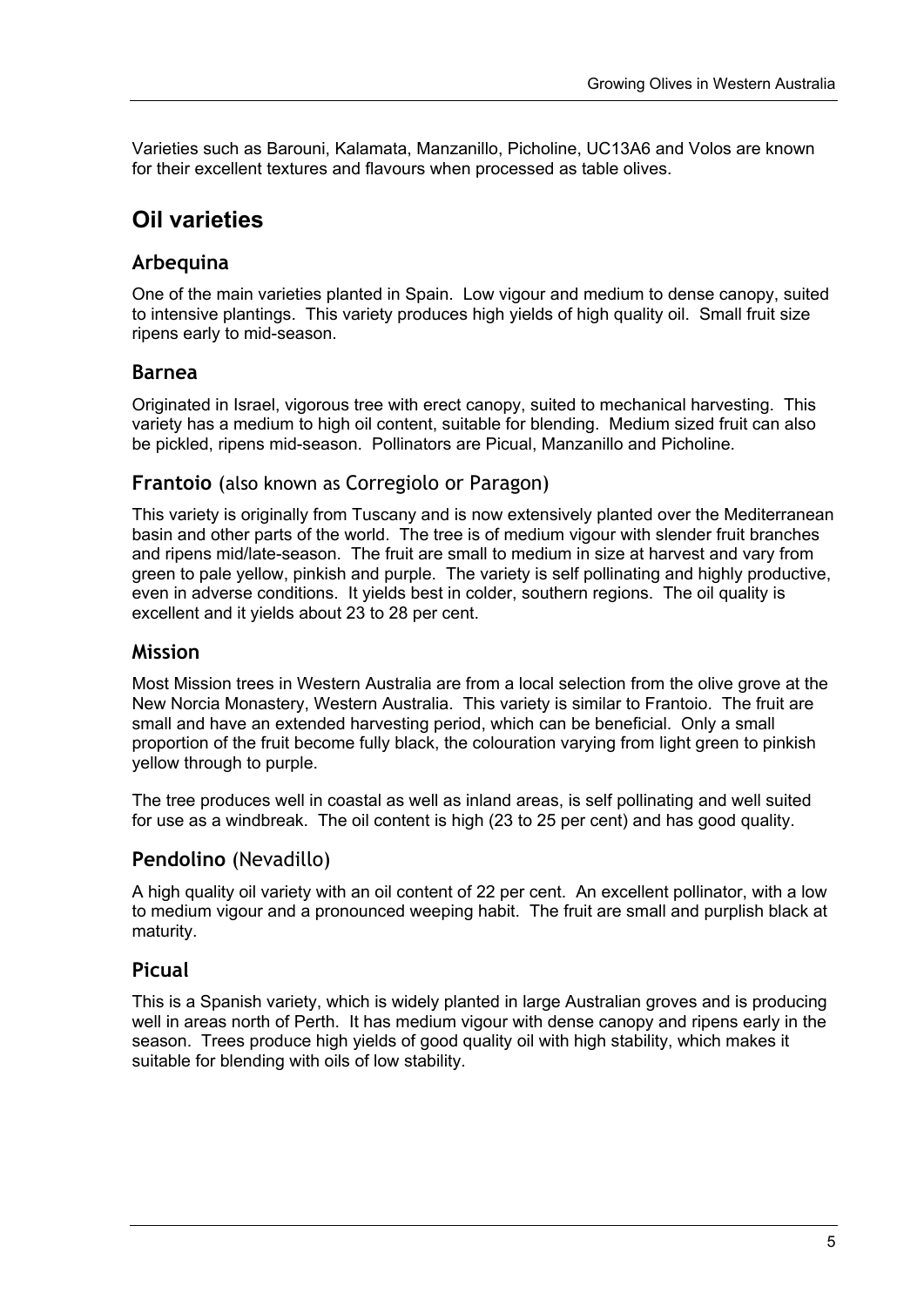# **Oil and table varieties**

### **Kalamata**

A Greek cultivar, which is one of the best black pickling varieties and highly regarded by Australian consumers. It is also used for oil production, produces medium yields and the oil has a distinctive flavour.

A late ripening olive, the fruit is medium to large with a pointed end. Trees produce heavier crops when cross pollinated with Pendolino. Frantoio and Koroneiki are also suggested to be good pollinators.

### **Leccino**

Originally from Tuscany, this is a popular variety for new plantings in Australia. It is medium in vigour and has consistent productivity. The fruit are reasonably small, but if the crop is light or well thinned it can produce quality black olives. This variety matures early and is easy to harvest. It requires cross pollination, with varieties such as Frantoio, Coratina and Pendulino. It has a medium to high oil content with characteristic, good quality oil.

### **Manzanillo**

This is the main variety grown in Spain. The tree is a low vigour variety with a spreading medium density canopy. It matures its fruit early and is one of the highest yielding varieties. It is used mostly for green pickling, but can also be black pickled and pitted and stuffed with capsicums. Figure 3 shows Manzanillo fruits at three stages of maturity. The fruits are large and because of the relatively small stone, the proportion of flesh can be as high as 90 per cent. It is partially self pollinating. It has medium oil content, but extraction is difficult when the fruit has excess moisture.



**Figure 3.**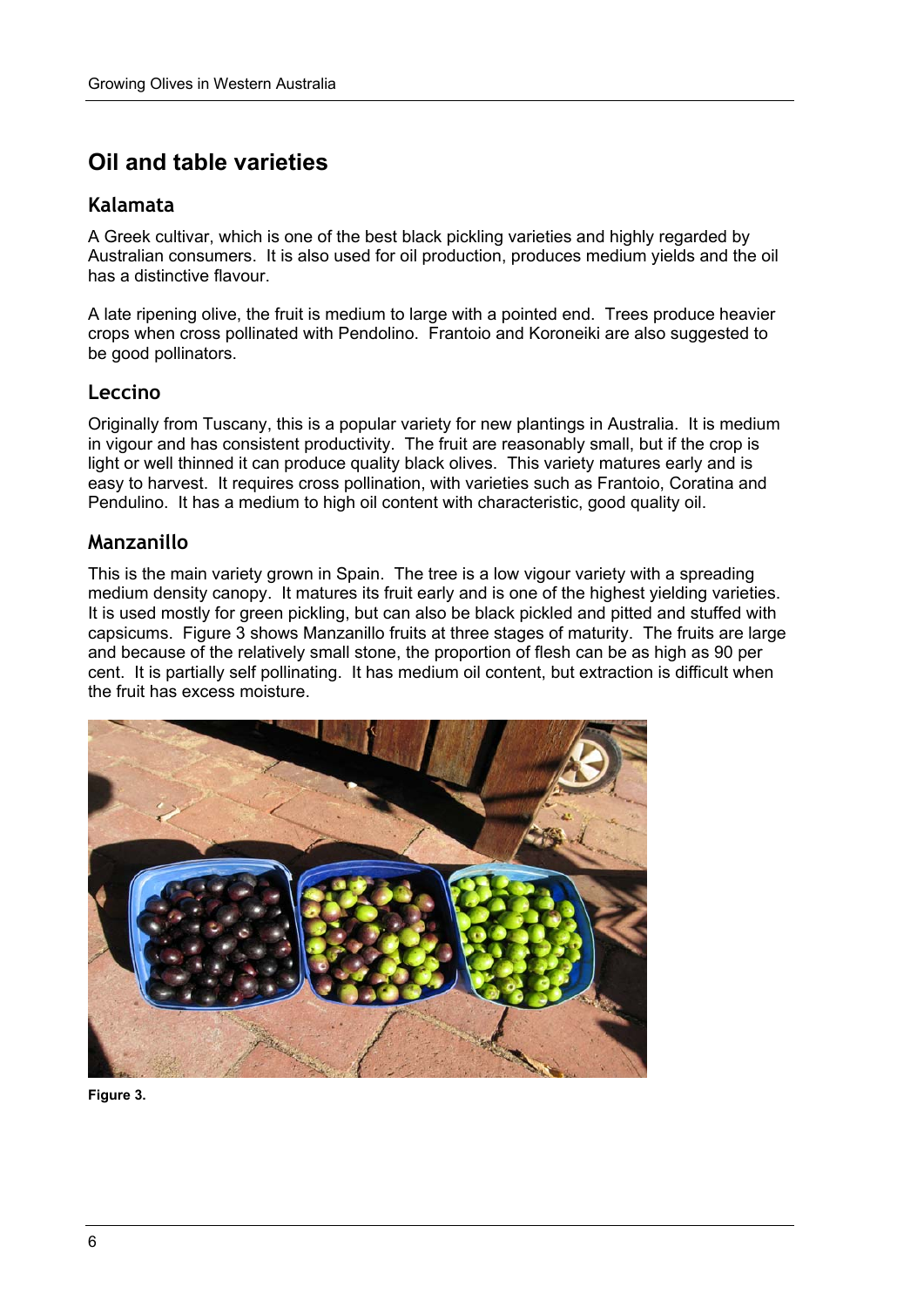# **Table varieties**

### **Sevillano** (Queen of Spain)

This is best pickled green. It produces large fruit, but is not a high yielder. It is the only variety known to be damaged by larvae of Mediterranean fruit fly. It is subject to 'soft nose'.

### **South Australian Verdale (Figure 4)**

The tree produces medium yields of large olives and is usually pickled green. It has good flavour and texture, but the seed is large.



**Figure 4.** 

### **UC13A6** (Californian Queen)

This variety originated in the USA and ripens early to mid-season, with medium yields. It produces very large olives which can be pickled green or black.

# **Fertilising**

Olive trees are not big feeders, but will respond well to a balanced fertiliser program.

Apply superphosphate at 250g in the planting hole before planting and mix with 10L compost.

Suggested fertiliser dressings are given in Table 1, but this is not based on trials information. They will vary with the area, soil type, cropping load and varieties. Rates may also need to be adjusted based on plant appearance and leaf analysis.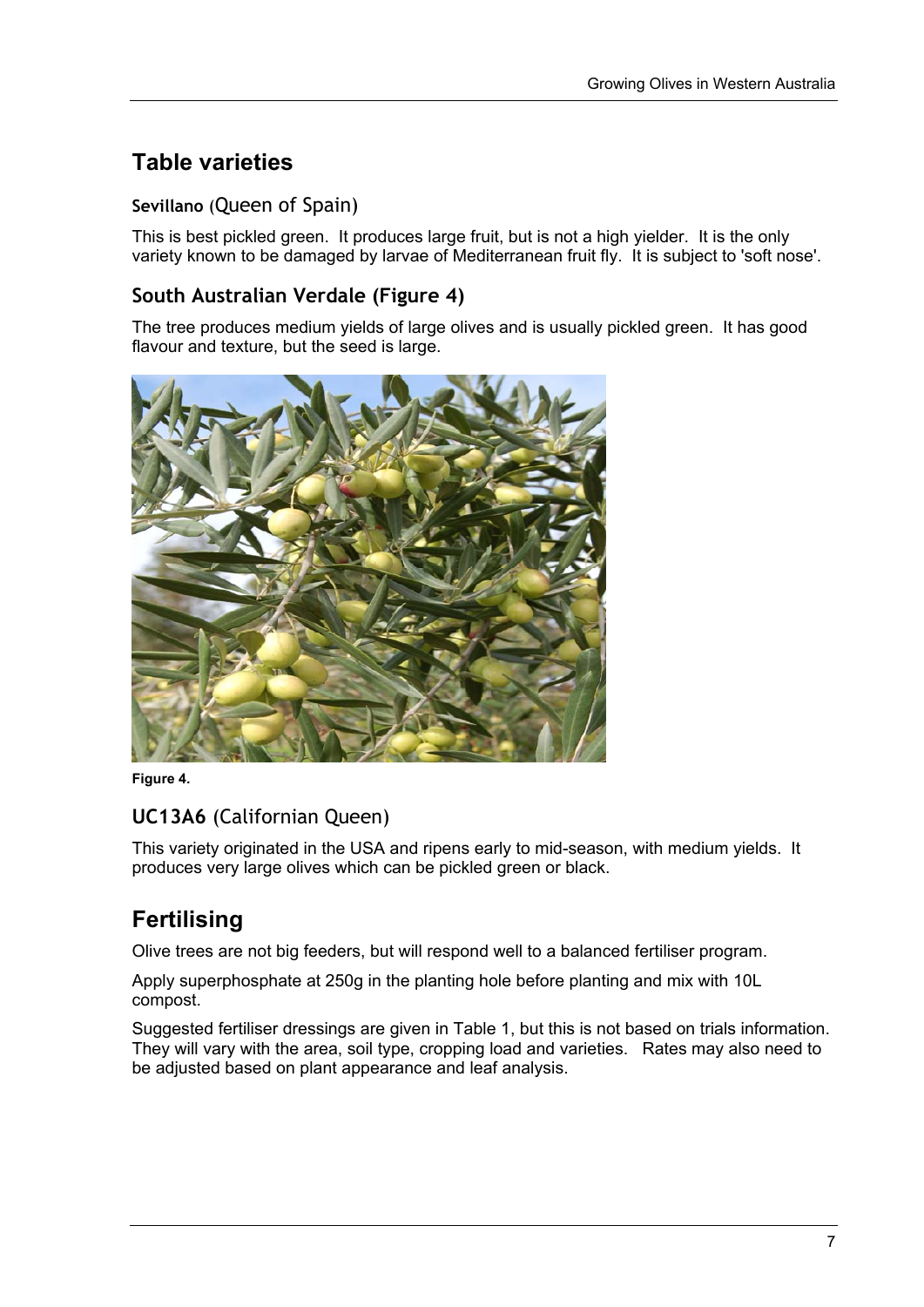| Year           | <b>Time</b>                                      | <b>Fertiliser</b>             | <b>Amount</b>                                                                  |    |
|----------------|--------------------------------------------------|-------------------------------|--------------------------------------------------------------------------------|----|
|                | October,<br>November and<br>December             | Mixed NPK fertiliser          | 100 g per tree per month                                                       |    |
| 1              | January,<br>February and<br>March and April      | Mixed NPK fertiliser          | 150g per tree per month                                                        |    |
| $\overline{2}$ | August                                           | Mixed NPK fertiliser          | 250g per tree                                                                  |    |
| $\overline{2}$ | October,<br>December,<br>February                | Urea and potassium<br>nitrate | 60g per tree of each fertiliser<br>applied by fertigation every two<br>months  |    |
| $\overline{2}$ | April                                            | Mixed NPK fertiliser          | 300 g per tree                                                                 | 25 |
| 3              | August                                           | Mixed NPK fertiliser          | 350 g per tree                                                                 |    |
| 3              | October,<br>December.<br>February.               | Urea and potassium<br>nitrate | 80g per tree of each fertiliser<br>applied by fertigation every two<br>months  |    |
|                | April                                            | Mixed NPK fertiliser          | 500g per tree                                                                  |    |
| 4              | August,<br>October,<br>December and<br>February. | Urea and potassium<br>nitrate | 100g per tree of each fertiliser<br>applied by fertigation every two<br>months |    |
| $\overline{4}$ | April                                            | Mixed NPK fertiliser          | 1 kg per tree                                                                  |    |
| 5 onwards      | August,<br>October,<br>December and<br>February. | Urea and potassium<br>nitrate | 150g per tree of each fertiliser<br>applied by fertigation every two<br>months |    |
|                | April                                            | Mixed NPK fertiliser          | 1.25 kg per tree                                                               |    |

**Table 1. Fertiliser dressings for trees planted in September in Year 1** 

Mixed NPK or Nitrophoska fertilisers contain most of the 12 essential nutrients such as nitrogen 12 to 15 per cent, phosphorus 2 to 5 per cent, potassium 14 to 17 per cent, magnesium 1 per cent, calcium 3.5 per cent, sulphur and the trace elements boron, copper, iron, manganese, molybdenum and zinc. They are not readily soluble and can be applied by a tractor and spreader. Urea and potassium nitrate are soluble fertilisers and can be applied by fertilising through the irrigation system (fertigation).

If necessary, on sandy soils, well rotted animal manure, at 30  $m^3$ /treated hectare can also be applied in August to the tree rows (half the whole area) to supply organic matter and nutrients. Do not allow manure near the stem. Restrictions on poultry manure apply in some shires on the Swan Coastal Plain and poultry manure can only be applied from June to August. Conditioned poultry manure and other animal manures can be used at any time in the year.

All fertilisers should be applied to the soil, which is more efficient than spraying soluble fertilisers onto the leaves.

Analysis of the leaves (third leaf from tip) will provide a guide on the levels of some nutrients (not boron or calcium) and indicate whether levels are deficient, optimum or toxic. Adequate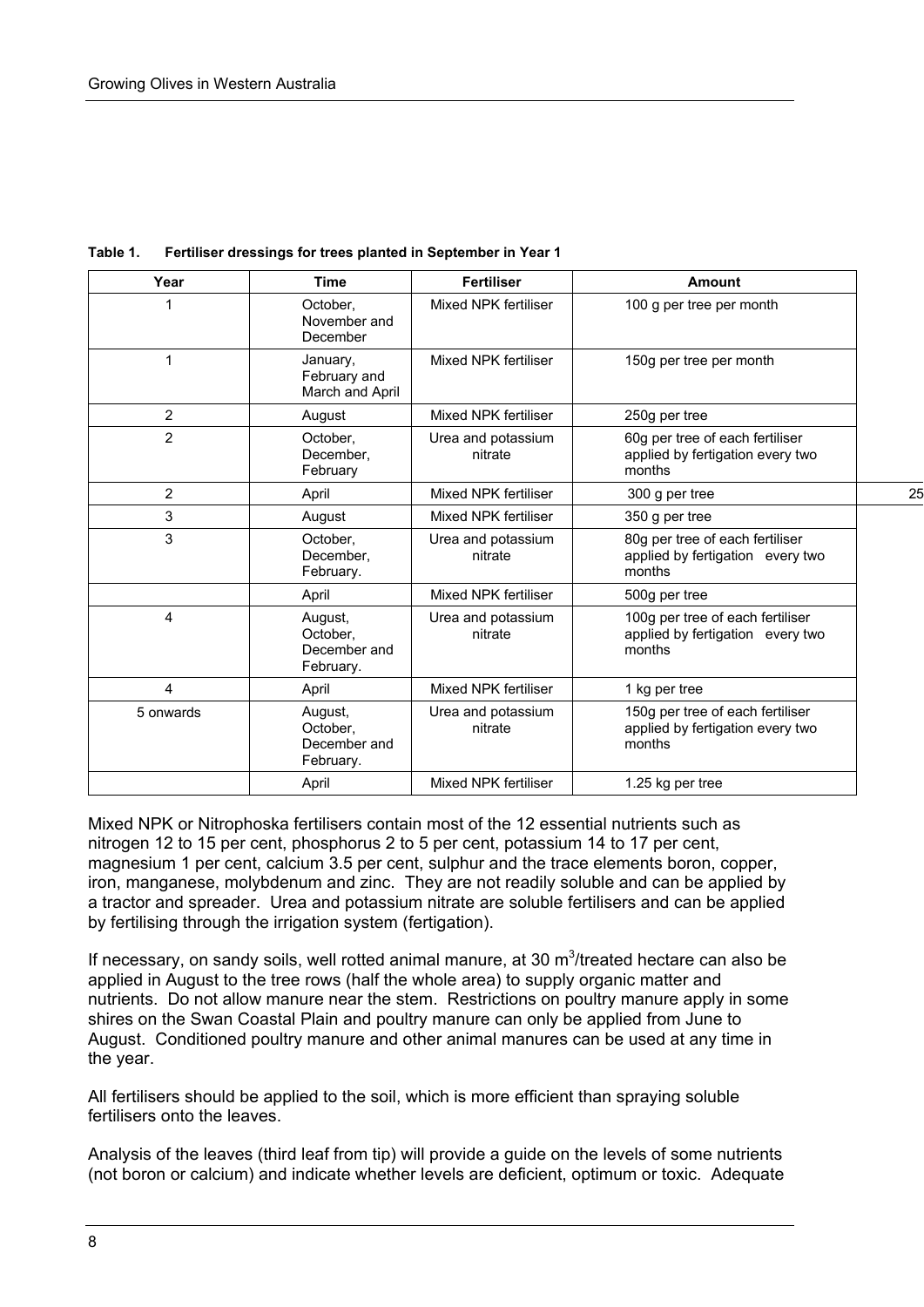levels of nitrogen and potassium in the leaves are 1.5 to 2.0 per cent and 0.8 to 1.5 per cent respectively. Sodium and chloride levels higher than 0.2 per cent and 0.5 per cent respectively indicate toxic levels in the soil and/or water supplies.

Nitrogen is the most important nutrient, but do not over-fertilise, as this encourages vegetative growth and suppresses flowering and fruit set. Nitrogen deficiency is seen as yellow leaves and small fruit. Potassium deficiency is less common and is seen as a tipburn on the leaves.

Magnesium deficiency can be seen as yellow areas between the green veins. If this appears, apply magnesium sulphate at 50 to 100 kg/ha by fertigation.

Boron deficiency is sometimes a problem and is seen as yellow leaves, dieback and a deformity at the tip of the fruit. Borax at 18 kg/ha can be applied to the soil to correct boron deficiency.

Zinc deficiency is seen as leaf distortion and blotchy yellowing on the leaves. Zinc sulphate at 18 kg/ha can be applied to the soil to correct zinc deficiency.

### **Irrigation** (see Bulletin 4462)

Most olive trees throughout the world are grown without irrigation. In most areas of Australia, supplies of good quality water can be applied to increase yields and quality. Irrigation is essential with table olives to achieve the size and firmness required by the market. In Western Australia, in addition to rainfall, a mature orchard, needs about three megalitres (3 mL or 3,000 kL/ha) of irrigation water in the south west, up to 10 mL (10,000 kL/ha) on drip irrigation in the mid-west and slightly more for sprinkler irrigation (see Table 3 in Bulletin 4462). Sprinkler irrigation is better suited on sands and drip irrigation can be used on loams. Irrigation is needed mainly from November to April.

Most growers use one drip irrigation line per row, but if the grove is in sandy soil, it is now common to add a second drip line after about four years to increase the wetting zone. Drippers range from 2 to 4 L/hour and are 40 to 70 cm apart. Filters may be needed to remove iron which can block the drippers.

With established trees, water is absorbed through the capillary roots at some distance from the trunk and, for best results; the application method must deliver the water to that zone.

To increase oil content and give easier oil extraction, reduce irrigation for the final two to three weeks before harvest. This also hardens the stems for people who use tree shakers.

The quality of table olives or olive oil will not be impacted greatly by saline water but tree yields will be reduced by high levels of salinity in irrigation water. The highest yields will be obtained with water with less than 500 ppm total soluble salts. For long term use, the maximum salinity for commercial olives is 1,375 ppm total soluble salts (250 millisiemens per metre or mS/m).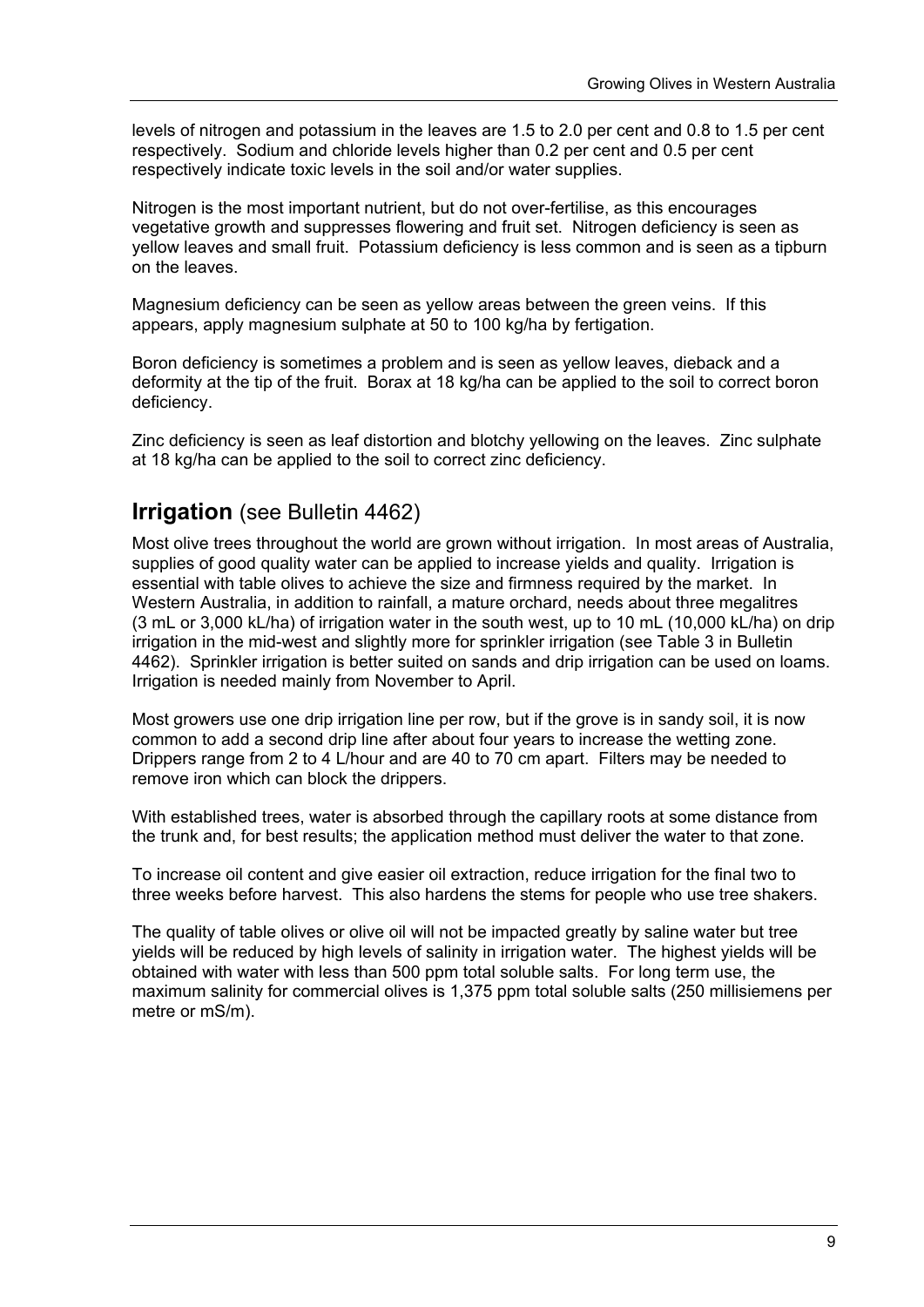### **Pests**

In Western Australia, the major pest problems with olives are scale insects (black scale − *Saissetia oleae* and olive scale − *Parlatoria oleae)* and apple weevil − *Otiorhynchus cribricollis*. Garden weevil (*Phlyctinus callosus*) occurs in some groves but is much less important. In some groves, African black beetle (*Heteronychus arator*) and wingless grasshopper (*Phaulacridium vittatum*) have been a problem at establishment. Rutherglen bug (*Nysius* sp.) has invaded groves during early summer affecting vigour of young trees; and olive bud mite (*Oxycenus maxwelli*) has caused minor levels of bud deformation in a very low number of groves.

Of the scale insects, black scale is the more important. Black sooty mould is a fungus that is associated with the scales and feeds on the sugary exudates produced by them. Sooty mould blocks sunlight from the leaves and should not be a problem if there is good control of scales. Spraying may be necessary to achieve control and growers should only use chemicals registered or with a current permit (see www.apvma.gov.au). If horticultural spray oils are used, they should be timed to coincide with the presence of crawlers. This can be gauged by placing scale infested stems collected in late spring in transparent containers and checking for hatching of eggs. At least two applications of oil would be required. Some growers are releasing beneficial wasps into their groves to control scales.

Apple weevil is mainly a pest in the South West. Adults can damage young trees and if uncontrolled may affect the vigour of older trees. For control, use registered insecticides only – see the web site mentioned above. Fluffy polyester bands on the trunks of trees have proven effective as a barrier to weevils getting into the tree canopy.

The olive lace bug (*Froggattia olivinia*) is about 3 mm long and damages the leaves. Symptoms are numerous light green spots on the leaves. The olive lace bug is native to the Eastern States. A number of incursions into Western Australia have been sighted in recent years.

Birds such as 28 parrots, lorikeets, ravens, black and white cockatoos can cause major losses by damaging tips of young trees and twigs and fruits on older trees.

Rabbits can ring-bark the trees and trees may need tree guards. Kangaroos can eat the leaves and must be repelled with an electric fence. Mice can eat the fruit.

# **Diseases**

Anthracnose (*Colletotrichum gloeosporoides*) can be a problem on ripening fruit particularly in moist conditions. It causes sunken lesions on the fruit and may be controlled by strategic copper sprays. The disease is more severe with some varieties (for example Manzanillo and Leccino) and with early rains.

Peacock spot (*Spilocea oleagieam*) is a fungal disease that shows as faint round lesions on the leaves. It was detected in Western Australia in 2006 on imported trees, but may not survive our dry conditions. It can cause leaf fall and poor fruit set, but it is a disease only of moderate importance in the Eastern States, mainly in humid areas. Any suspicious symptoms should be reported to the Department of Agriculture and Food in South Perth.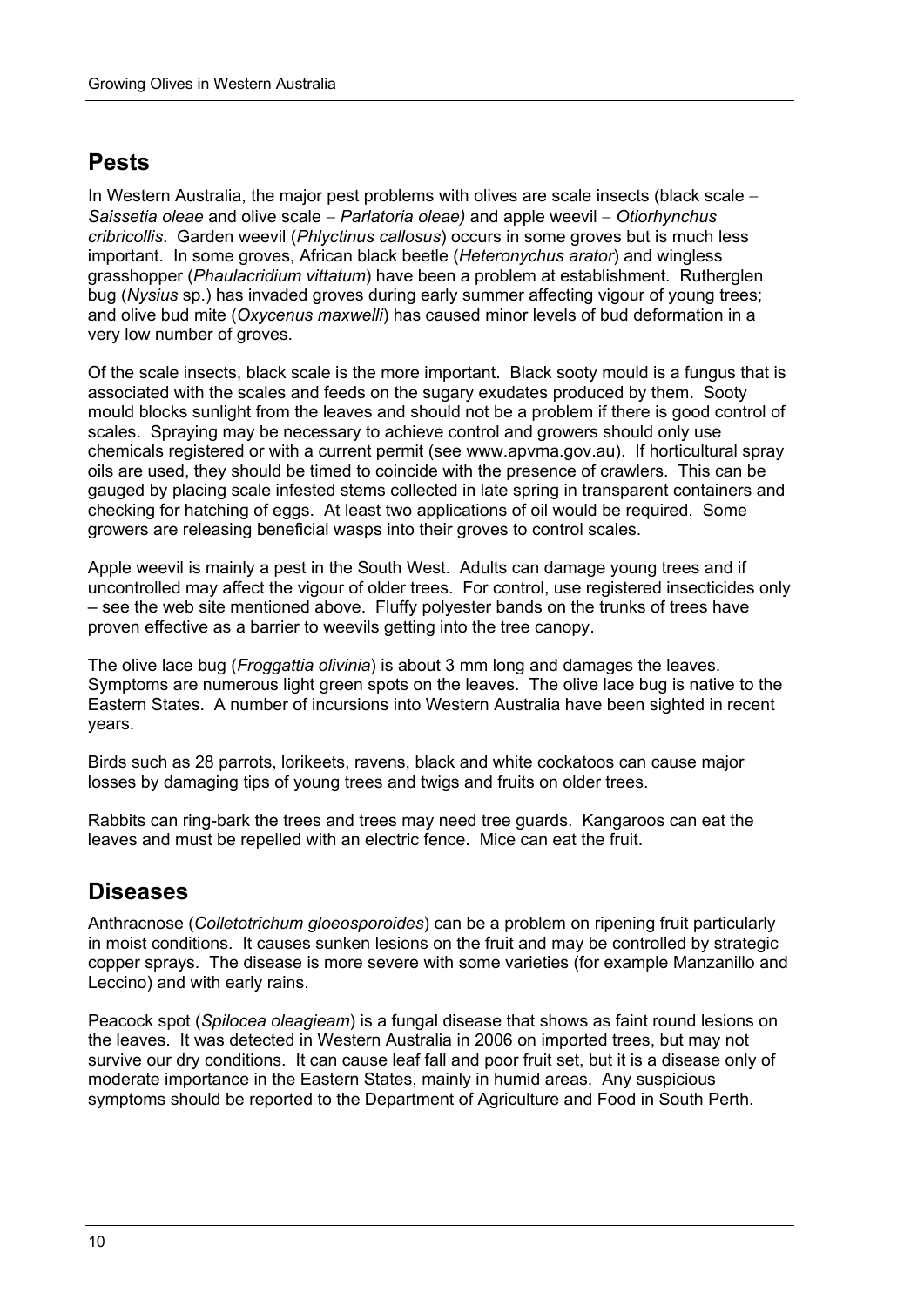Olive knot (*Pseudomonas savastanos*) is a bacterial disease that produces knots (lumps) up to 2.5 cm in diameter on the branches and can severely impact on yields. It has been detected in the Eastern States and any suspicious symptoms should be reported to the Department of Agriculture and Food.

Soft nose is often mistaken for Anthracnose, but is a nutritional disorder. It causes blistering and crinkling at the bottom and side of the fruit, one month before harvest. It is believed to be caused by climatic fluctuations, high nitrogen and is worse with some varieties such as Sevillano. An early summer calcium spray is recommended.

### **Weeds**

Mowing or spraying to manage weeds is preferred to cultivation in older plantings to avoid root damage. Planting or a cover crop mixture of legumes and grasses is advisable to manage weeds and improve soil structure.

The usual management practice is to apply glyphosate (e.g. Roundup®) or glufosinateammonium (i.e. Basta®) beneath the tree canopy and keep a slashed grass/broad-leaved weeds or sown medic pasture area between the trees. These are both registered contact, non residual, herbicides that will kill most existing weeds. Spray drift from both herbicides should be avoided on the plants. Glufosinate is safer to spray around young olive trees.

Sheep eat the leaves and fruit and can ringbark trees. They should not be allowed into the grove, unless the trees are protected by an electric fence.

# **Organic production**

Organic products are a rapidly expanding sector of the food industry in many affluent countries including Australia. Olives are well suited to organic production methods due to their relatively low pest and disease risk, and low to moderate nitrogen requirement.

Modern organic farming is a whole farm management system where natural biology and balanced soils are developed to give sustainable yields without synthetic fertilisers and chemicals. Successful organic farmers design whole farm *integrated management* strategies to optimise the interaction between different farm activities. Close observation and understanding of biological processes, together with good management, substitute for synthetic chemical and fertiliser inputs.

Balanced biologically active soils, with enhanced organic matter content and humus formation, are the basis of organic farming. Maintaining good soil structure allows crop roots to exploit large volumes of soil for moisture, air and nutrients. Soil biological processes release nutrients for plant uptake without the use of highly soluble fertilisers. Establishing a good plant cover comprising a mix of grasses and legumes over the grove floor, helps cycle organic matter and maintain soil fertility. Synthetic conventional fertiliser inputs like urea, superphosphate and muriate of potash are prohibited. Permitted alternatives include compost, pelletised poultry manure, reactive phosphate rock, potassium sulphate and many other input nutrients. Trace elements used are typically the sulphate forms, such as zinc sulphate and manganese sulphate. Borax is an important trace element for olives and is also permitted.

Integrated weed control without the use of herbicides gives good results with timely management. Techniques for olive groves can include soil improvement, cover cropping, timely mowing, controlled grazing, green manuring, and mechanical cultivation.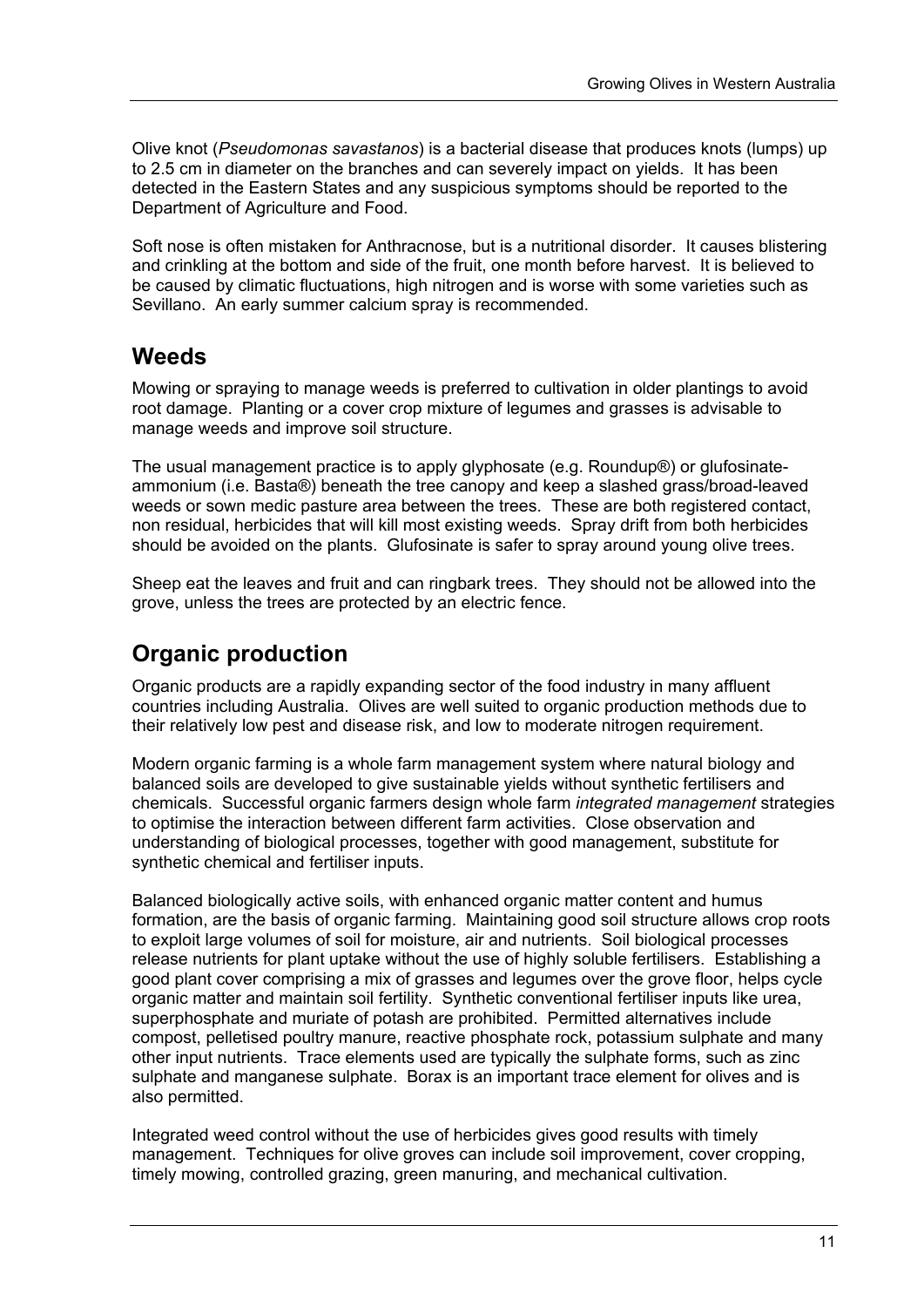Pest and disease management also relies on an integrated approach to minimise vulnerability to pest or disease problems. Healthy balanced plant growth tends to be more resilient to attack. A wide range of permitted substances are now available that can be used to supplement preventative management.

Processing methods and substances must also meet the requirements of organic standards.

Most reputable markets require product labelled as organic to be certified organic by an accredited third party.

Australia has a well-regulated system for organic and biodynamic production and processing that has gained a good international reputation. The 'National Standards for Organic and Biodynamic Produce' administered by AQIS, form the minimum mandatory requirements for export of products labelled as 'organic' or 'biodynamic'. These standards are implemented by six independent AQIS accredited certification organizations. They conduct farming system inspections and ensure a comprehensive record keeping system is in place to allow trace back and verification of inputs used, management practices, yield and sales.

For more details contact Steven McCoy, Development Officer, Organic Food and Farming, Department of Agriculture and Food, ph (08) 9368 3960 or smccoy@agric.wa.gov.au.

### **Pruning**

In general, olive trees should be pruned and shaped to maintain as much cropping as possible, consistent with ease of access to the trees' structure for picking and spraying. Figure 5 shows hand pruning from a cherry picker.



**Figure 5.**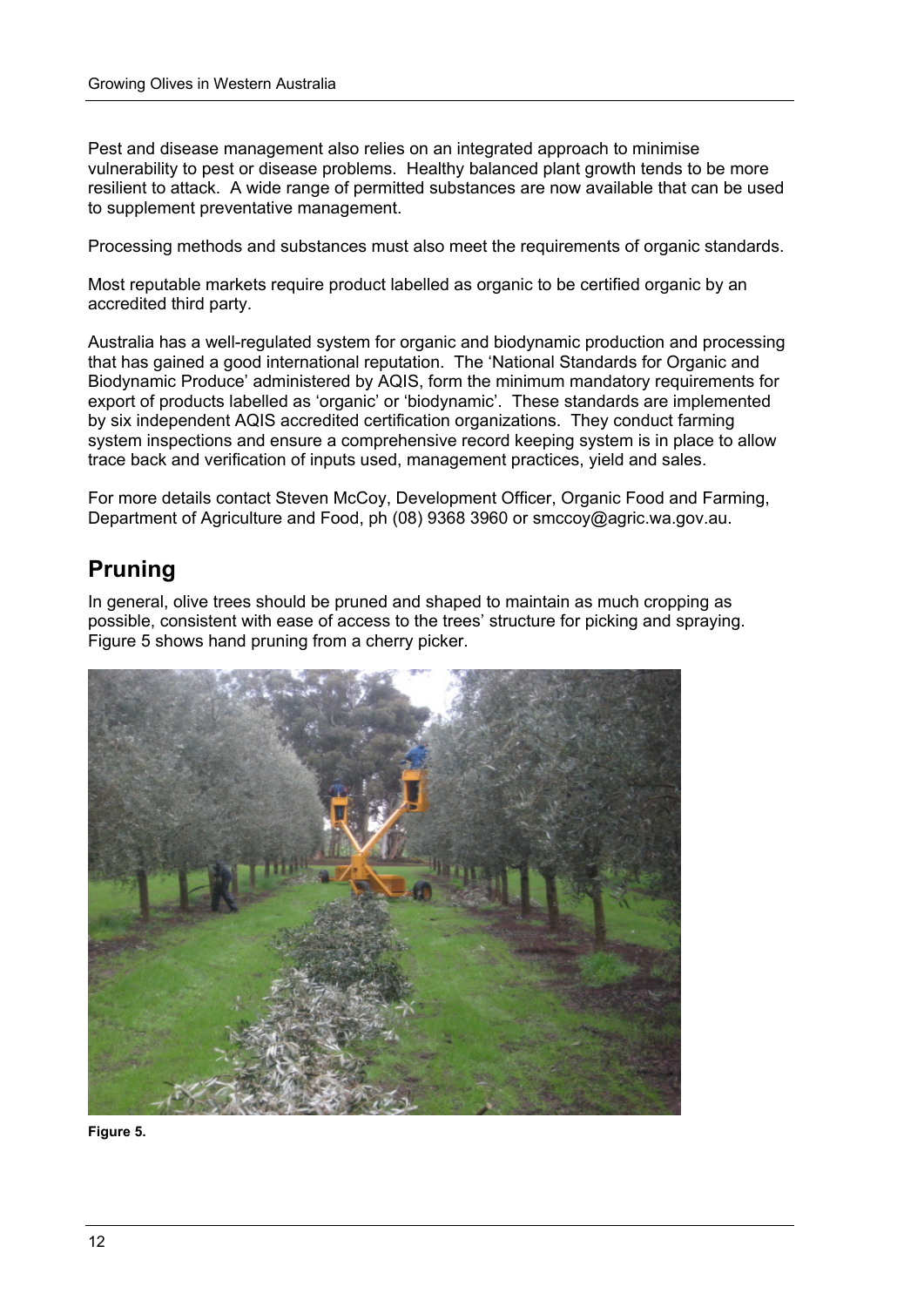It is essential to train olive trees that are to be mechanically harvested. Where tree shakers are used a single trunk to a height of at least 1 m to 1.2 m should be selected. A single leader is then selected and the trees are pruned to a tall and narrow monocone shape. Mechanical pruning can be used to trim trees in alternate years, but these trees may become excessively bushy and may need further hand pruning.

Table varieties need a vase shape with three to five fairly rigid branches and no central leader.

Pruning in winter or spring is essential prior to an 'on year' to thin the fruit and reduce biennial bearing. It will also increase fruit size in table varieties.

Topping of the trees in winter at 4 to 5 m may be needed periodically to reduce tree size.

Each year, remove water shoots at the base of the tree, dead wood, lower branches and excessive internal growth but this has to be balanced with availability and cost of labour. Table varieties need to be pruned to allow some light into the centre of the tree. Cutter bars can be used to skirt lower hanging shoots to allow for easier mechanical and hand harvesting and better weed control with sprays.

If necessary, due to fire or ring-barking from livestock, trees can be re-juvenated by cutting the stem below the damaged area and close to the ground.

# **Pollination**

Flowers can be self and cross pollinated by wind from other varieties. With all commercial varieties, it is important to intersperse pollinating varieties regularly through the grove such as every fifth row. Hot windy conditions at flowering and lack of soil moisture can reduce fruit set. About 1 to 2% fruit set is usual for olives. The fruit bears on one year wood.

# **Harvesting**

Trees commence to bear commercial quantities of fruit after 3 to 5 years. They are ready for harvesting from March to July, with a peak from May to June. Harvesting is a major cost in growing olives.

Small plantations of olives for oil are mainly harvested with pneumatic rakes onto nets or mats. A two stroke petrol vibrator that hooks onto the branches can also be used.

Olives for oil are picked when fruit has changed from green to half the mature colour (see Figure 6).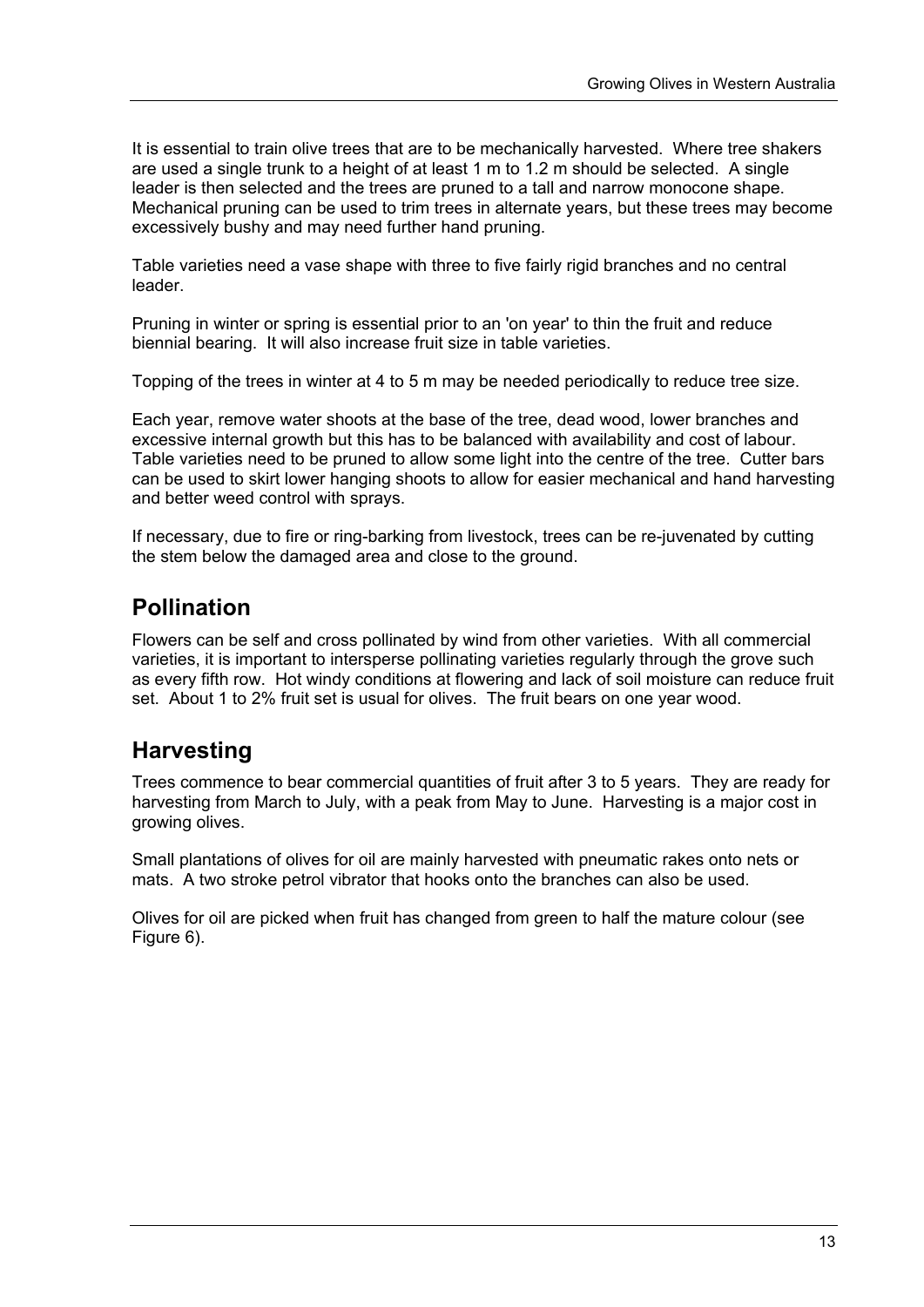

**Figure 6.** 



**Figure 7.** 

With large plantings, mechanical harvesting is carried out. Some varieties are more suitable for mechanical harvesting. These should remove 90 per cent of the fruit. There are two types of harvesters. Mechanical tree shakers (Figure 7) cost \$80,000 to \$280,000, shake the stems and may damage the trees if not operated correctly. The olives are collected on mats laid on the ground or with some models, caught by a folding umbrella attached to the shaker (see photo). Tree shakers can harvest 60 to 80 trees per hour and 10 tonnes of olives per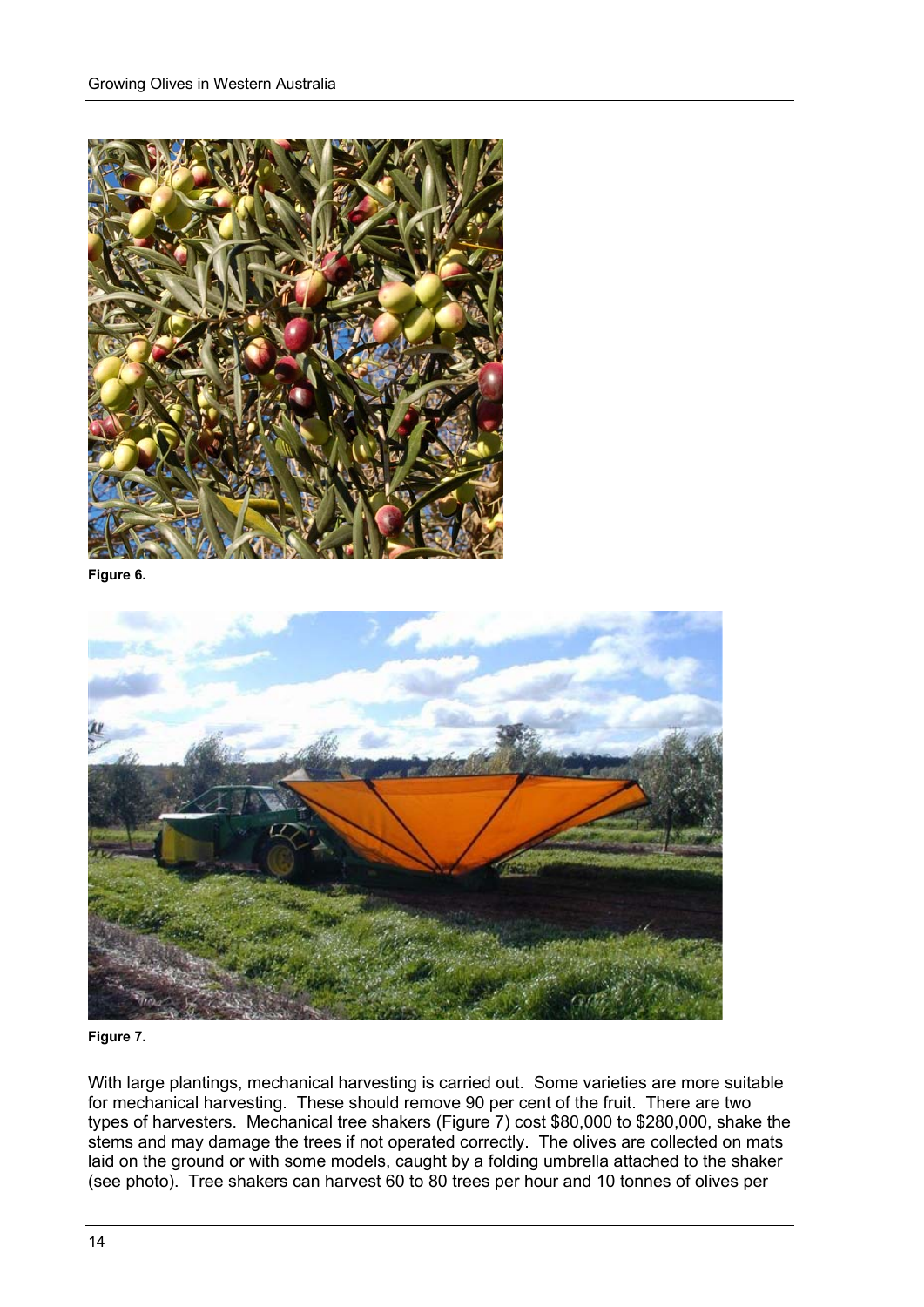day. Machines that straddle the rows (Figure 8) re expensive (over \$400,000) and may be self-propelled. They can harvest 200 to 350 trees per hour. They have retractable fingers and the olives fall onto a platform and then move to an elevator.



**Figure 8.** 

Table olives are harvested by hand and can be picked at any colour. Hand-picking limits the damage to the fruit, as bruising and injury can cause discolouration and possible breakdown of the pickled fruit. Once picked, the olives should be graded for size and maturity and any immature, undersized and injured fruits rejected.

If fruit are allowed to hang on the tree for too long, this will affect production for the following year.

# **Yields**

A mature tree of 10 to 15 years can yield up to 200 kg of fruit, but yields of 40 to 50 kg (10 t/ha) would be considered good in a commercial grove depending on spacing. Biennial bearing is a characteristic of olive trees featuring small crops ('off year') followed by a heavy crop ('on year'). This pattern is influenced by variety, environment and management. Producers aim to reduce the impact by judicious pruning (in the 'on year'), nutrition and irrigation. Late harvesting, or leaving crop on trees for too long can reduce yields in the following year.

It can take up to 12 years to obtain a positive economic return.

### **Processing**

If the olives for oil are mechanically harvested, they must be processed as soon as possible to limit the development of off flavours in the oil from oxidation due to storage and transport damage. Same day pressing is desirable. Each tonne of fresh fruit should produce at least 180 kg oil. Based on a specific density of 0.91, this is equivalent to 200 L oil. Olives can be processed by the traditional mat press method or the modern continuous flow method.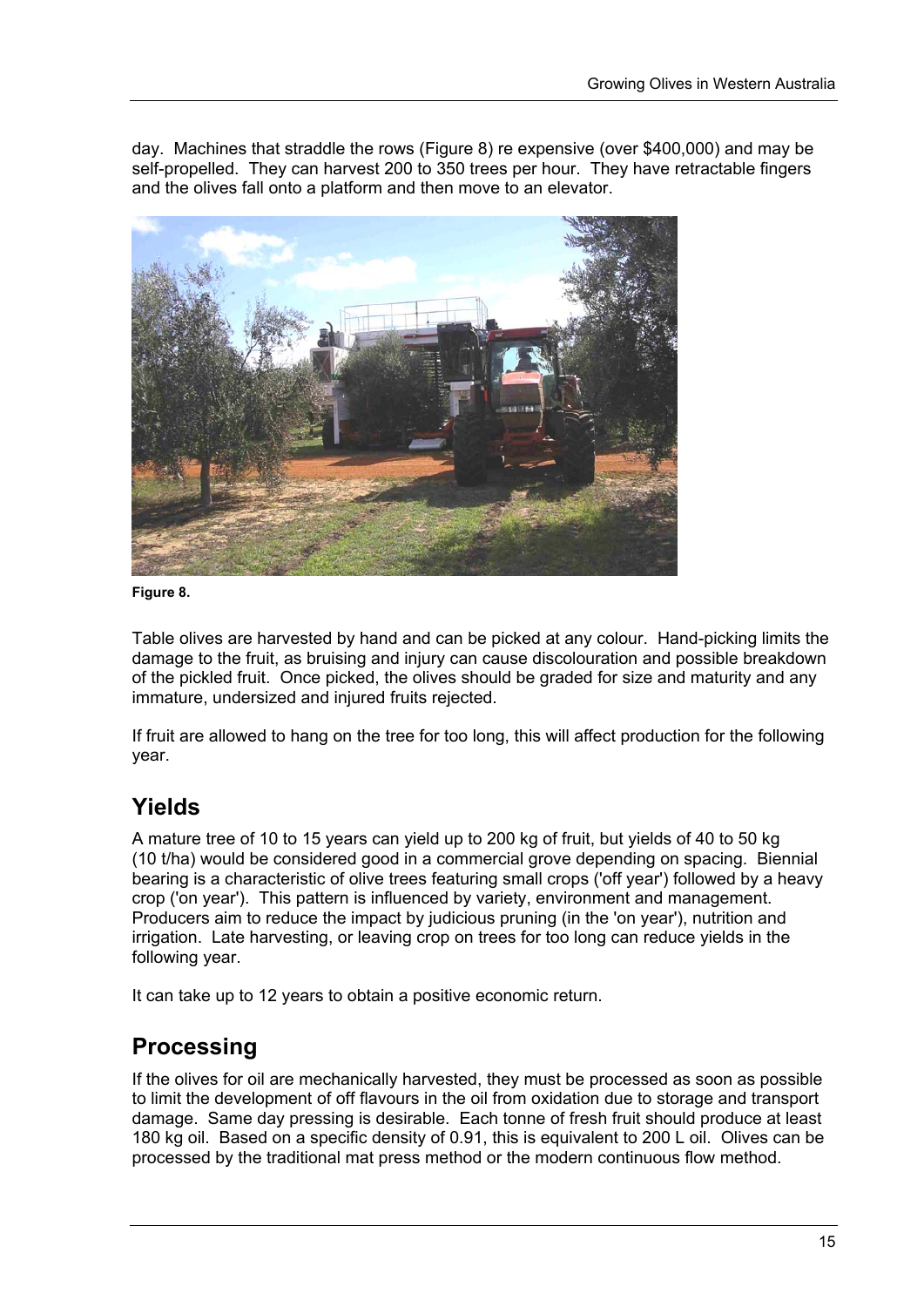Modern continuous flow oil presses have a range of capacity from about 25 kg per hour to 5 t per hour.

Oil processors charge about \$330/t for small lots of less than 5 t and around \$300/t for larger lots. Some processors purchase olives from growers. Processors or buyers may purchase oils from different regions and varieties to produce blends for market requirements.

Table olives can be processed by various methods and these can involve soaking in a brine solution for a few months, followed by pickling in vinegar, with added herbs. If stored correctly, pickled olives will remain in good condition for one year. Recipes are widely available.

### **Storage**

If fruit for oil are not processed within 24 hours of harvesting, it can be stored at 4°C for one week, or at 18°C for 2 days. To be efficient, a medium size processing factory needs the fruit supplied by at least 100 ha of olives.

If necessary, table varieties can be stored before pickling at 5 to 7.5°C for 6 to 8 weeks at 90 to 95 per cent relative humidity.

# **Quality**

Olive oil is rich on mono-unsaturated fats, mainly oleic acid. Medical studies indicate that health benefits of olive oil result from the high level of mono-unsaturated fatty acids and the content of antioxidant polyphenols. Olive oil is classified as extra virgin oil when it contains less than 0.8 per cent free fatty acid (FFA) expressed as oleic acid, as it is the dominant one. Virgin grade olive oil has less than 2 per cent FFA and ordinary grade has less than 3.3 per cent FFA. The levels of oleic acids can be higher in southern areas of the state. Levels of FFA will increase if the fruit is left on the trees for too long.

Olive oils also need to meet the requirements for the sensory (organoleptic) characteristics for each of the classifications.

Fruit and oil can be analysed for their chemical components at the Chemistry Centre of WA.

### **Olive oil trade**

The aim in Australia is to produce extra virgin oil with a fresh fruity flavour which can be sold at both domestic and international markets at competitive prices. The oil is usually packed in containers ranging from 250 mL to 4 L while exports are in bottles, but increasingly in bulk containers. Australia has exported over 50 per cent of its production in the past few years. For an oil to be traded internationally, it requires an International Olive Oil Council (IOOC) approved chemical test to be conducted at Wagga Wagga Research Institute, NSW and an organoleptic test by an IOOC approved tasting panel. Olive oil sold locally must meet Food Standards Australia New Zealand nutritional labelling guidelines. Imported olive oil is exempt from duty, but table olives have a 10 per cent duty.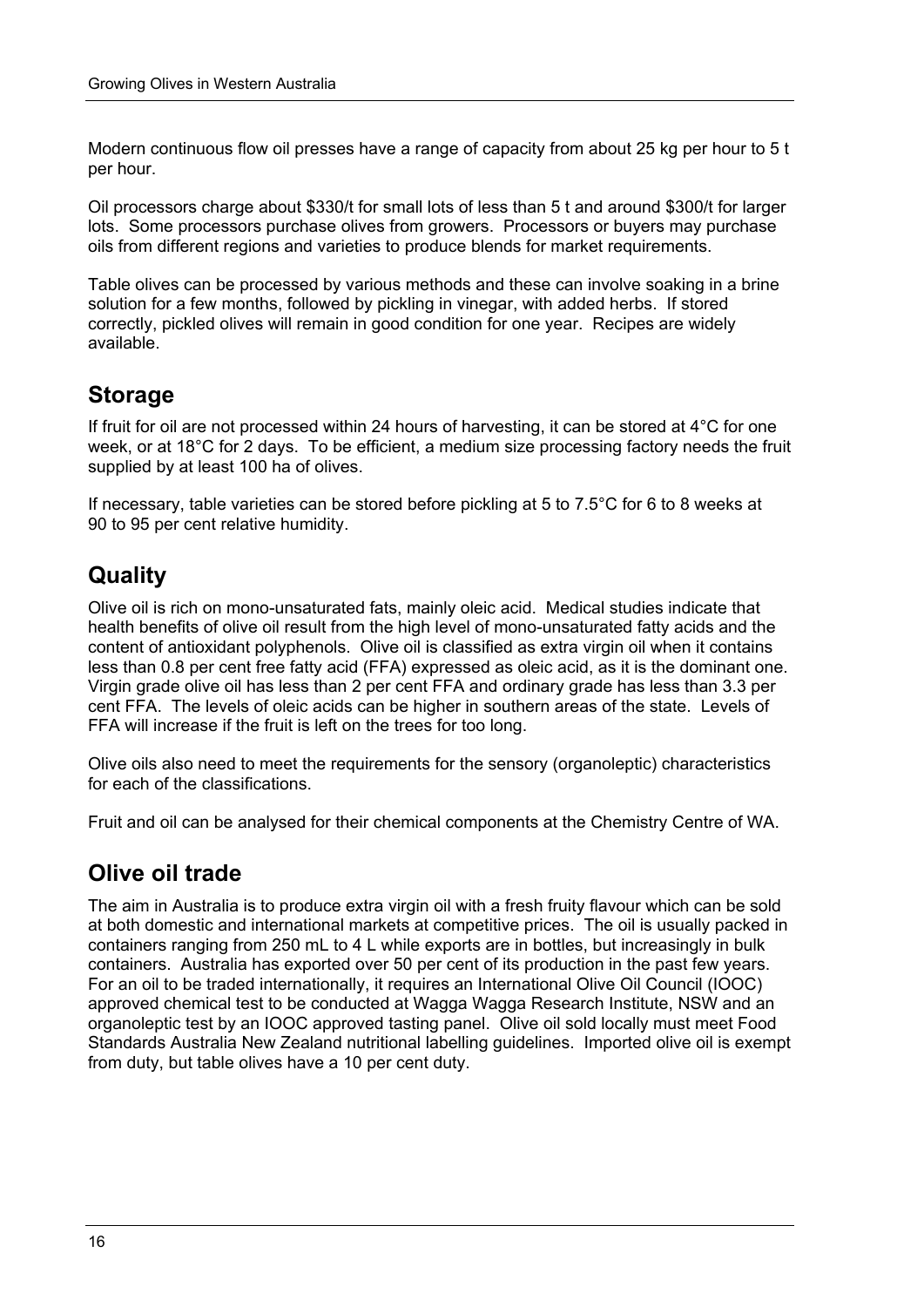### **Further information**

#### **AUSTRALIAN OLIVE ASSOCIATION**

P0 Box 309 PENDLE HILL NSW 2145 Tel: (02) 9863 8735 Fax: (02) 9636 4971 E-mail: [secretariate@australianolives.com.au](mailto:secretariate@australianolives.com.au) Website: www.australianolives.com.au

#### **WEST AUSTRALIAN OLIVE COUNCIL**

Executive Officer PO Box 502 CLAREMONT WA 6910 E-mail: admin@oliveswa.com.au

#### **REGIONAL OLIVE ASSOCIATIONS**

These groups often organise local field days and meetings and are a good source of information for prospective olive growers. Details are on the Australian Olive Association Ltd website [www.australianolives.com.au](http://www.australianolives.com.au/).

#### **OLIVE TREE NURSERIES** (not an exhaustive list)

#### **Olea Nurseries**

RMB 725 Dorset Rd WAROONA WA 6215 Tel: (08) 9733 2100 Fax: (08) 9733 3014

#### **Modern Olives**

PO Box 324 LARA VIC 3212 Tel: (03) 5282 5988 Fax: (03) 5282 5977

#### **Australis Plants**

7 De Gruchy Court HIGHFIELDS QLD 4352 Tel: (07) 4696 8792 Fax: (07) 4696 8712

#### **Sunraysia Nurseries**

GPO Box 45 GOLGOL NSW 2738 Tel: (03) 5024 8502 Fax: (03) 5024 8551

#### **Lewis Nurseries**

GPO Box 768 VIRGINIA SA 5120 Tel: (08) 8380 9598 Fax: (08) 8380 9774